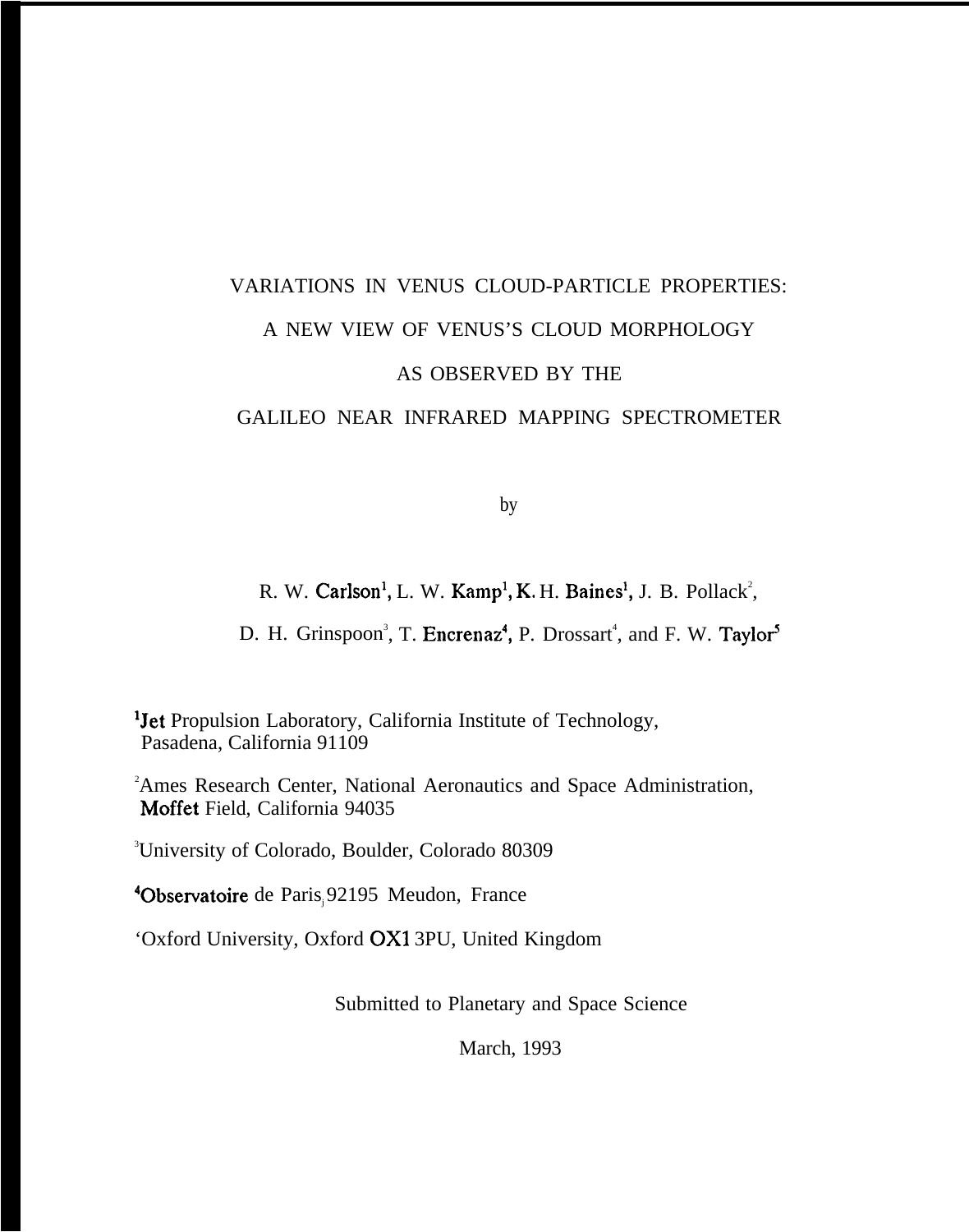#### ABSTRACT

Using Venus nightside data obtained by the *Gafi2eo* Near Infrared Mapping Spectrometer, we have studied the correlation of 1.74 and 2.30  $\mu$ m radiation which is transmitted through the clouds. Since the scattering and absorption properties of the cloud particles is different at these two wavelengths, one can distinguish between abundance variations and variations in the properties of the cloud particles themselves. The correlation of intensities shows a clustering of data into five distinct branches. Using radiative transfer calculations, we interpret these branches as regions of distinct but different mixes of Mode 2' and 3 particles. The data and calculations indicate large differences in these modal ratios, the active cloud regions varying in content from nearly pure Mode 2' particles to almost wholly Mode 3. The spatial distribution of these branches shows large scale sizes and both hemispheric symmetries and asymmetries. High latitude concentrations of large particles are seen in both hemispheres and there is banded structure of small particles seen in both the north and south which may be related. The mean particle size in the northern hemisphere is greater than found in the south. If these different branch regions are due to mixing of vertically stratified source regions (e.g. photochemical and condensation source mechanisms) then the mixing must be coherent over very large spatial scales.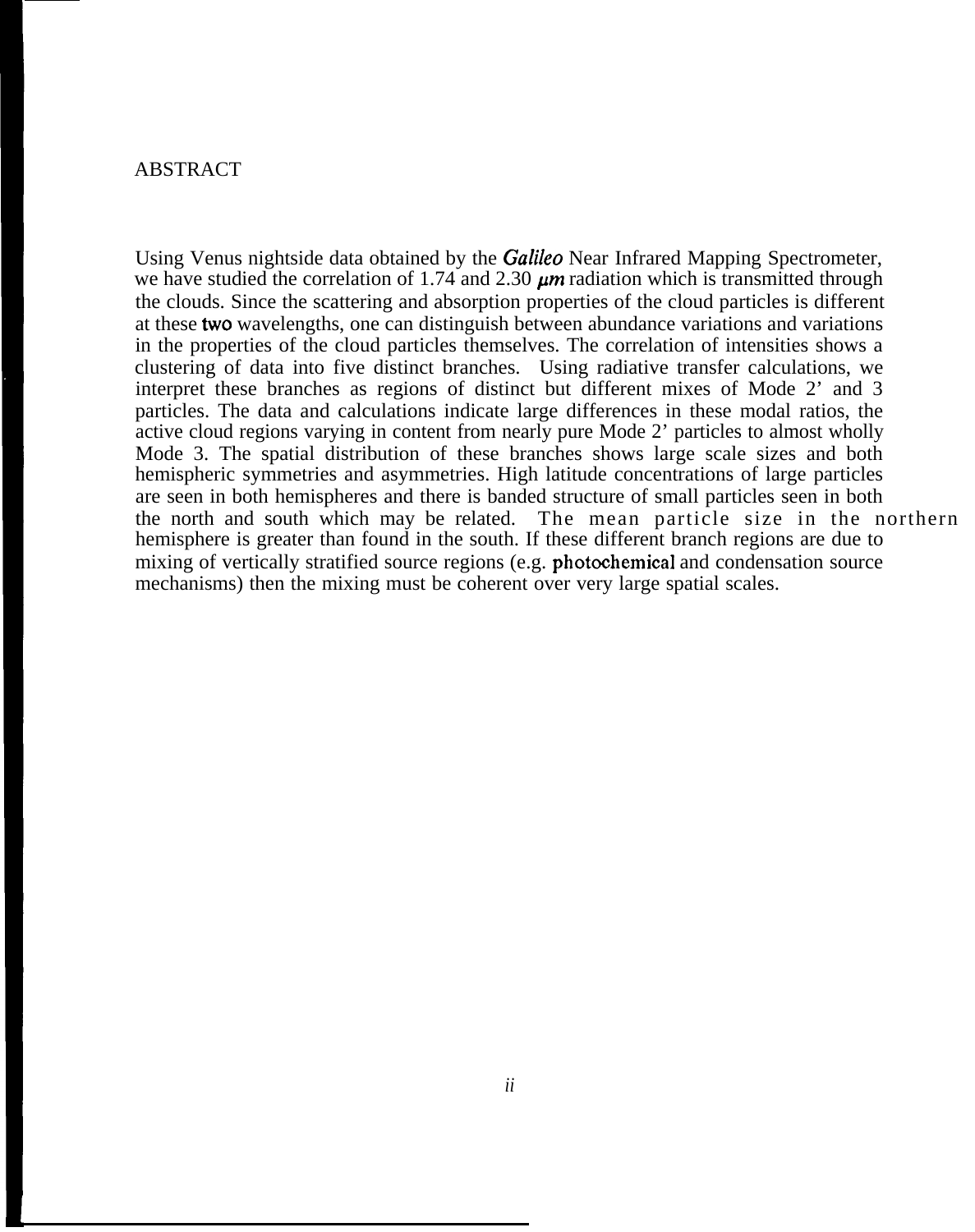#### **INTRODUCTION**

. .

,.

A large body of evidence, based upon *Pioneer*, Venera, and Vega probes, indicates that the clouds of Venus are vertically stratified, with three main cloud layers identified. The uppermost cloud layer, the "Upper cloud", is that level generally seen in visible remote-sensing and tends to be a uniformly opaque and featureless cloud layer, exhibiting contrasts which are observable mainly in the ultraviolet region. This, and the underlying "Middle" and "Lower" **clouds** are characterizations derived from in-situ measurements of particle densities and sizes (Knollenberg and Hunten, 1979, 1980). Prior to the discovery of the near infrared windows in the Venus spectrum by Allen and Crawford (1984), the Middle and Lower clouds were unobserved by remote sensing techniques.

In addition to this vertical stratification, these cloud layers appear to possess at least three different particle-size components, referred to as modes: Mode 1 particles, present in the Upper Cloud and, at lesser relative concentration, also in the Middle and Lower Cloud regions, are sub-micron size particles with average diameters of approximately 0.6 *pm.* Modes 2 and 2' particles are larger, with mean diameters of roughly 2 and  $\dot{3} \mu m$ respectively. Mode 2 particles occur in the Upper Cloud and produce the dominant optical opacity in that region, while the slightly larger Mode 2' particles are present in the Lower and Middle Clouds. These bottom two regions (Middle and Lower Clouds) also exhibit the large Mode 3 particles, with average diameter of 7 *pm.* A summary of Venus cloud properties is given in Esposito et al. (1983).

This simplified scheme of vertical stratification and size parameterization attempts to describe the global and time-averaged properties of the Venus clouds. However, the various probe data show considerable differences in these cloud properties, indicating that there are spatial and/or temporal variations occurring as well. In particular, the *Pioneer Venus* nephelometer experiments (Ragent and Blamont, 1980) sampled four widely separated sites, finding large differences at Lower Cloud levels from one site to another. In contrast, the higher (Middle Cloud) regions were found to be nearly identical in scattering properties for all four locations. Similar indications of variability at lower levels were obtained by the nephelometers on the *Venera 9, 10, and 11* probes. (Marov et al., 1980). A comparison of *Pioneer Venus* particle size spectrometer data (Knollenberg and Hunten; 1979, 1980) with those from the two *Vega* spectrometers (Moshkin et al., 1986) shows considerable differences in the large particle abundances at the bottom cloud levels, with the *Vega* data indicating an absence of large particles where the *Pioneer* data show large abundances, Spatial and temporal variations in cloud opacity have been observed in ground-based (Crisp et al., 1989) and *Gafileo* (Carlson et al., 1991) infrared images and these opacity variations have been attributed to changes occurring in the lower cloud regions (Crisp et al., 1986; Carlson et al., 1991; Grinspoon et al., 1993 this issue). For images obtained at a single wavelength one can merely sense opacity changes; with multiple wavelengths one can distinguish between changes in abundance and changes in the cloud particles. In this paper we use high spatial resolution images obtained at two wavelengths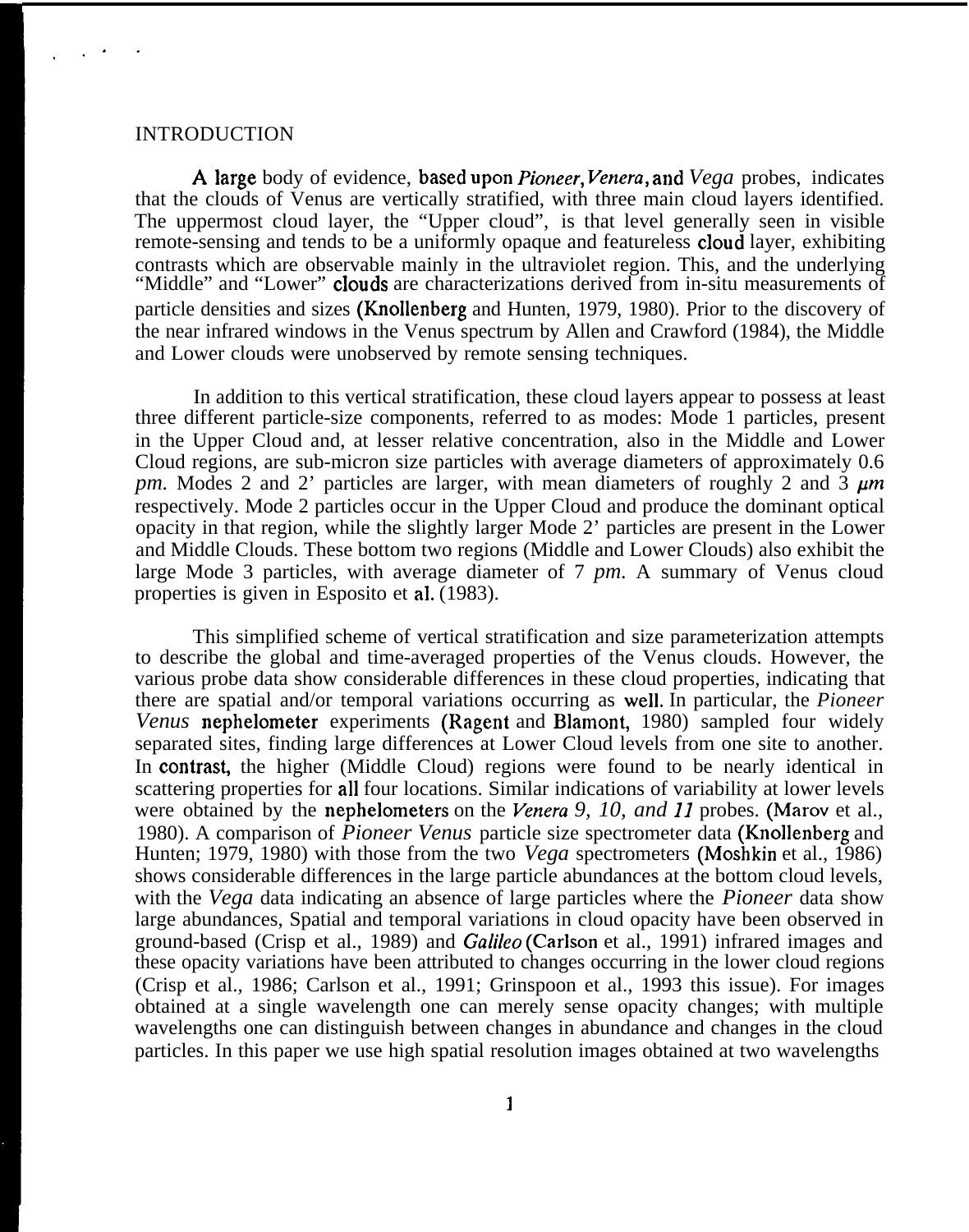to discern the spatial variations of cloud particles properties (for a particular instant in time).

The source of these data is the Near Infrared Mapping Spectrometer Experiment NIMS (Carlson et al., 1992) and they were obtained during the February 1990 *Galileo* flyby of Venus. During this flyby, NIMS imaged the nightside of Venus in seventeen spectral channels, from the visible  $(0.8 \text{ pm})$  to the thermal infrared  $(5.2 \mu m)$ . The longer wavelength channels are useful for probing the upper cloud regions and their corresponding thermal emission properties (see the accompanying papers by Roos et al. 1993 and Grinspoon et al., 1993). At shorter wavelengths, there is less absorption by cloud particles and the clouds become translucent. This allows thermal emission produced below the clouds to be observed in transmission, and images of this transmitted radiation can show spatial variations in cloud properties,

In the work presented here, we utilize the well-known spectral windows at 2.30  $\mu$ m and 1.74 *pm,* which were imaged simultaneously by NIMS during the February 1990 Venus Encounter. These measurements are briefly described in Carlson et al. (1991). The images at both of these wavelengths show similar patterns of cloud structure, but with differing amounts of contrast. The contrast at 2.30  $\mu$ m is -20:1, whereas the corresponding 1.74  $\mu$ m value is  $\sim$  5:1. It is reasonable to associate these contrast differences with the wavelength-dependent scattering and absorption properties of sulfuric acid cloud particles, known to exist in the Venus clouds. In particular, these particles are more absorbing at 2.30 *pm* than at 1.74 *pm, so* multiple scattering events will produce more net absorption and therefore more contrast for the longer wavelength radiation.

Assuming the correctness of the above assertion - that the contrasts are due to cloud particle characteristics - then a useful tool to study the properties of the Venus clouds is a comparison of the 1.74 and 2.30  $\mu$ m radiances, sometimes referred to as a scatter or correlation plot. This method was used in our preliminary analysis (Carlson et al., 1991), where it was found that the relationship between intensities, i.e.  $I_{1,74}$  vs.  $I_{2,30}$ , showed two different curves or "branches". These two branches were found to correspond to a north-south hemispherical asymmetry, along with a linear feature, occurring at -45 N and with a northerly slope (as seen by a co-rotating observer).

In this work, we extend this line of investigation, finding additional branches. The spatial distribution of these branches is investigated and compared to images of cloud extinction and cloudtop thermal emission. In an attempt to find a physical basis for the different branches, we then investigate the specific shape of individual branch curves using radiative transfer calculations.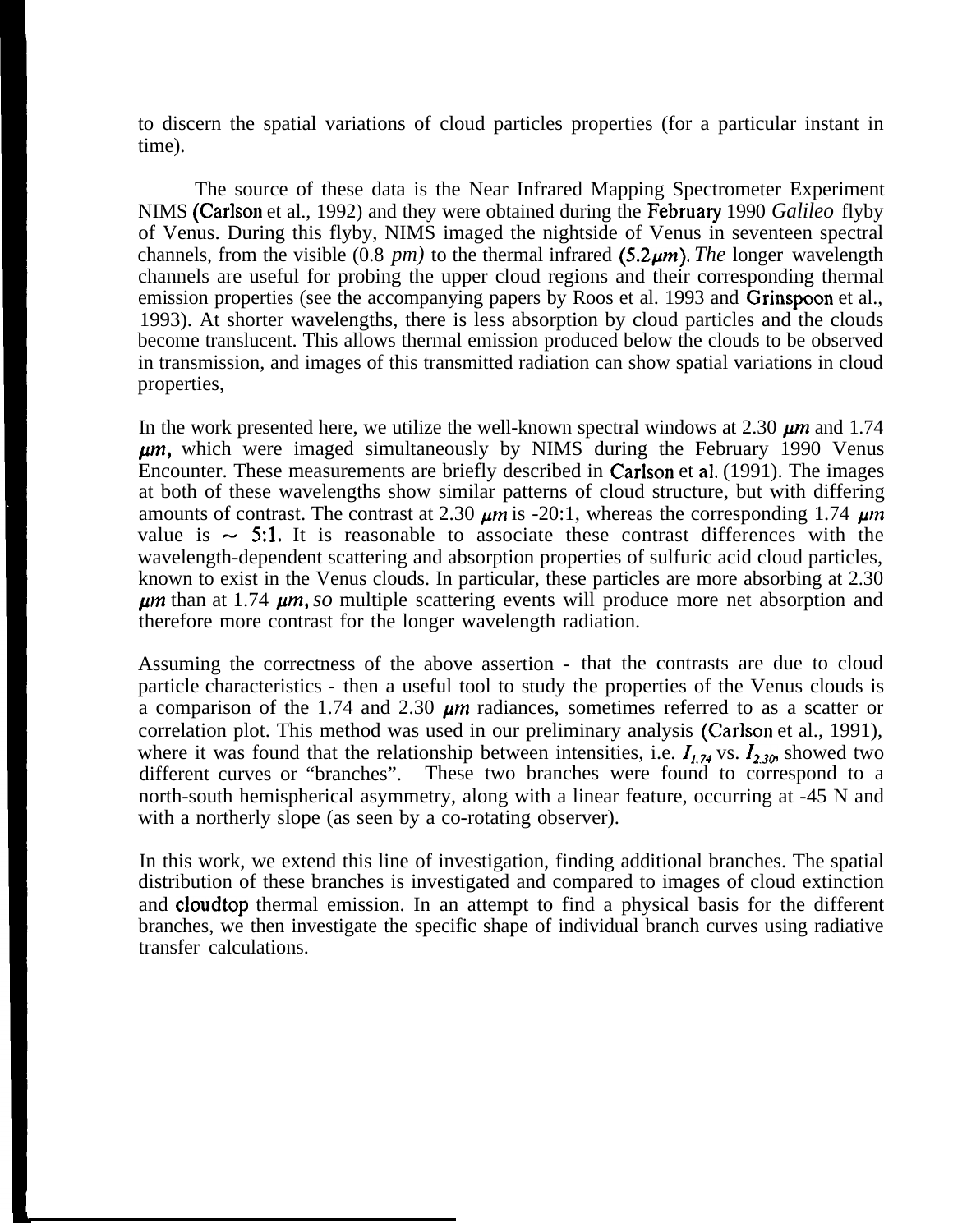#### VENUS CLOUD BRANCHES

In our earlier and preliminary work, we used a rudimentary method to assign data values to individual image pixels and did not take into account the spatial response profile of the instrument. Furthermore, the scatter plot analysis used data from a limited amount of the observed disc. In this work, we use a more accurate description of the instrumental response and include more observed points.

In addition, we have found that a correction for emission angle is necessary for radiances near the limb. To do so, we have used the radiative transfer model of Kamp and Taylor (1990) to find the theoretical variation of radiance with emission angle for a nominal cloud model developed by **Pollack** et al. (1993). These calculations use 21 angular points per hemisphere, and were monochromatic at the NIMS band center wavelengths (1.74 and 2.30) *pm).* Test were performed which show that the results are essentially unchanged over the NIMS bandpasses, so the monochromatic assumption is not expected to introduce significant error. It can be seen in Fig. 1 that the results follow reasonably well the upper envelope of the observational data, which can be expected to define a locus of points for a given cloud thickness (i.e. the optically thinnest cloud in the observation). The theoretical values at low values of  $cos(\theta)$  are not to be trusted due to the breakdown of the plane-parallel assumption at these steep zenith angles; e.g. the upturn in Fig. lb is probably spurious.

The dashed curves in Fig. 1 are linear approximations to the model curves shown, and were used to generate the emission-angle-corrected radiances  $I'$  shown below. The equ ations for the corrected radiances (indicated by a prime) are

$$
I'_{1.74} = I_{1.74} [ 0.316 + 0.685 \cos \theta_{\epsilon}]
$$
  
\n
$$
I'_{2.30} = I_{2.30} [ 0.232 + 0.768 \cos \theta_{\epsilon}]
$$
<sup>1</sup> (1)

The scatter plots generated using the above corrections are shown in Fig. 2a and 2b. The corrected intensities  $I'$  are shown on a linear scale in Fig 2a which best resolves the branching behavior at high radiances. The branching behavior at low intensities is better shown in the logarithmic presentation (Fig. 2b). A **visual** inspection of these two figures clearly shows the existence of several distinct branches. There are four obvious branches, indicating at least four distinct types of behavior. We will show below that there are in fact five branches, which are called out in Fig. 2a, although branches 4 and 5 are not well resolved in this presentation.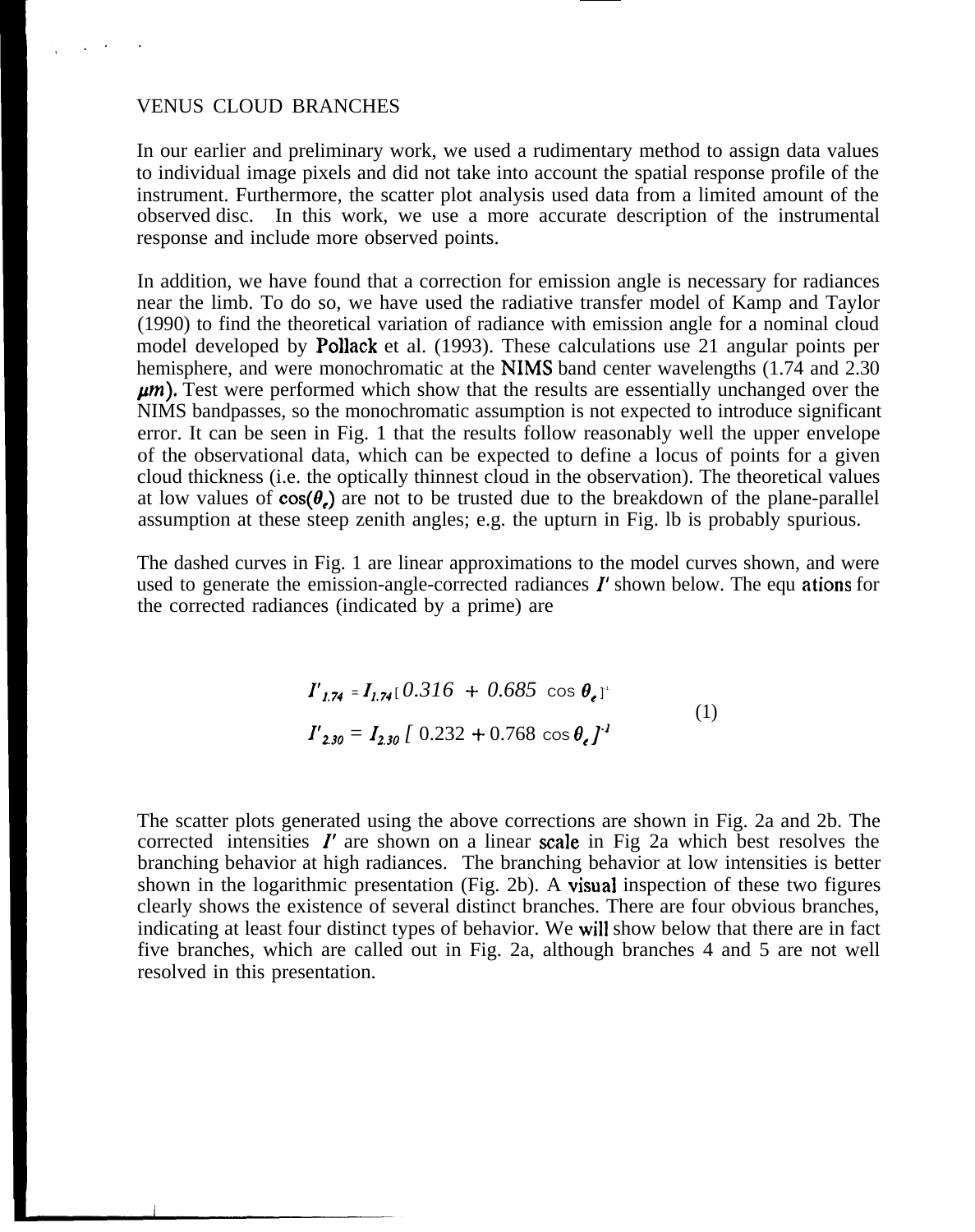In order to quantify this branching behavior and study its spatial structure, we have defined the following empirical quantity *D:*

$$
D = log_{10}(I'_{1.74}) - m log_{10}(I'_{2.30}) - DO \tag{2}
$$

where  $m \log_{10} (I'_{230}) + DO$  represents a straight line running through the center of the data in the logarithmic plot, Fig. 2b. Here,  $m$  is the slope of this line  $(m = 0.53)$ , and *DO* is an arbitraxy constant that determines the scaling of *D.* A value of *D* is computed for each observed point  $(I'_{230} I'_{1.74})$ , which measures its distance above or below this reference line. A tendency for points to cluster along a branch will be evident by the occurrence of preferred values of *D.*

Histograms of  $\bm{D}$  for two different regions over the surface are shown in Fig. 3. The top panel of Fig. 3 corresponds approximately to the upper third of the observed disc, while the lower panel describes the bottom two-thirds. With this twofold division, five maxima are evident in these distributions, indicating five branches. The maximum which is labeled 1 and occurs at a bin number of 70 in the upper histogram corresponds to the uppermost branch in Fig. 2. The other histogram peaks likewise follow the numbering scheme shown in Fig. 2a.

The histogram assigned as Number 2 may be a double, however this bifurcation is difficult to establish with certainty. The widths of the histograms are fairly large compared to the distance between adjacent maxima. Nevertheless, they show that the clouds of Venus are segregated into several distinct sets of cloud particle properties.

A false-color image of the spatial distribution of the branching parameter *D* is shown in Fig. 4a. It is repeated, with a superimposed latitude-longitude grid, in Fig. 4d. Also shown for comparison are maps related to the 2.30  $\mu$ m cloud opacity and 4.56  $\mu$ m thermal emission from the cloud tops. The color coding of the branching distribution varies from magenta (for large  $D$  values, i.e. the upper branch in Fig. 2.) to blue (corresponding to small d values and the lowest branch in Fig. 2).

The five branches, previously identified in the scatter **plots** and histograms, are located as follows: Branch 1 is the magenta colored area centered at 60 deg N and extending from the left side of the observed disc to  $\sim$  330 W longitude. This branch is surrounded by the possibly double branch number 2, shown as orange and yellow. **Immediately** south of these two branches is a linear feature, appearing green and corresponding to Branch number 4. This linear band shows definite spatial structure, exhibiting central streaks of differently behaving material. To the south of this band is Branch number 3, shown as the gold/brown area. Below this is the hemispherically sized green/blue region corresponding to Branch number 5, which may actually be composed of several narrower histogram peaks that merge together when superimposed. (This structure emerges when histograms are constructed for smaller spatial regions.) The boundaries between the various regions show varying degrees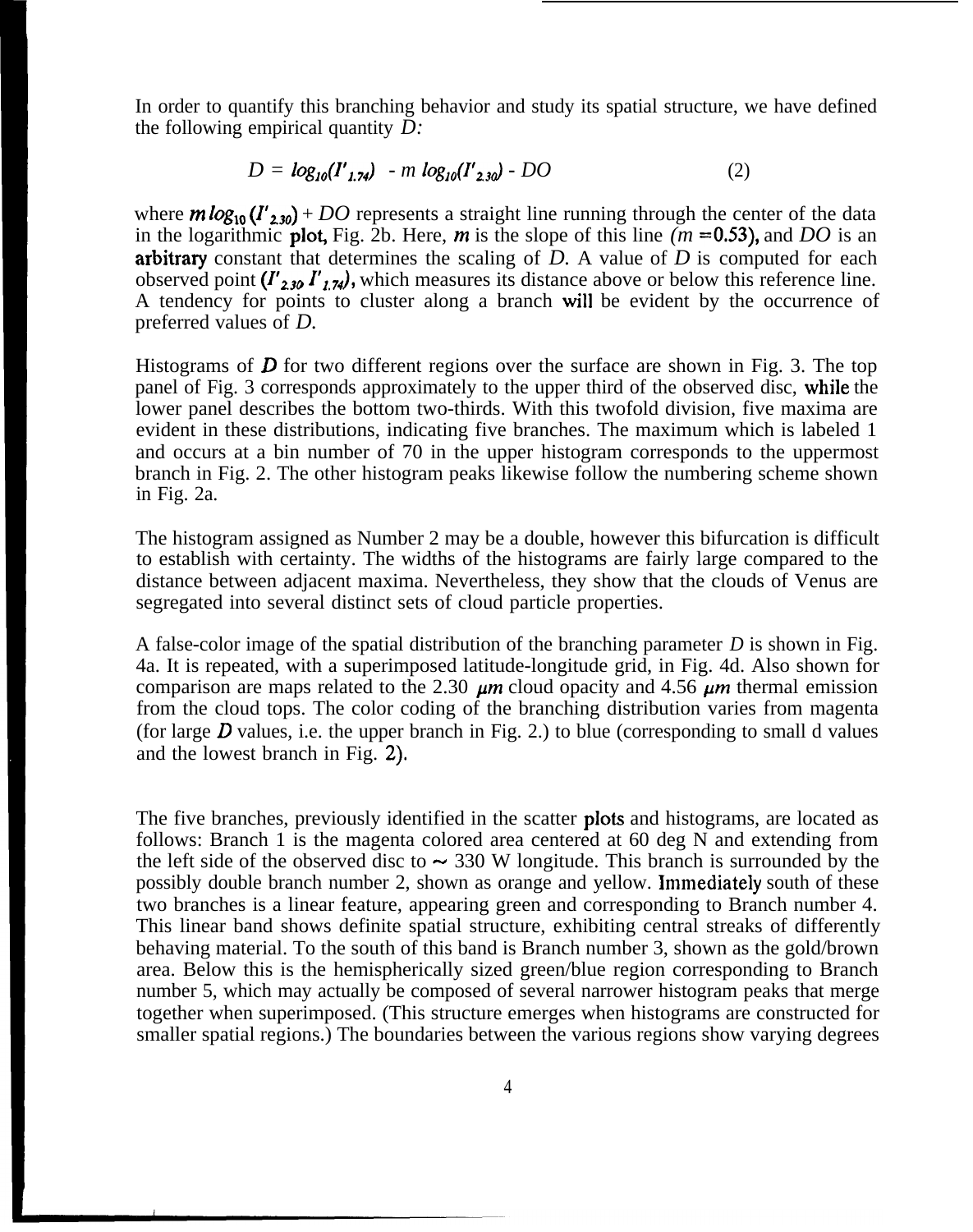of sharpness. The transition between Branches 1 and 2 is fairly gradual whereas the boundaries of branch regions 3 and 4 are more sharply defined.

The general trend of the branch distribution is for the upper **branches to** occur in the northern hemisphere, with the lowest branch Occurring in the southern hemisphere. This hemispherical asymmetry is consistent with our earlier finding (Carlson et al., 1991). The northern hemisphere shows the greatest amount of discrete branching variation; the southern hemisphere shows a fairly continuous variation, except for the appearance of a higher branch in the southern polar region. This latter feature may be an artifact due to incorrect emission angle corrections. However other regions along the limb, for which the emission angle is the same, do not exhibit such behavior. If this is indeed a true feature, then there is possible hemispherical symmetry in the high latitudes, with high values of the branching parameter occurring poleward of  $\sim 50$  deg north and south latitude. Another possible symmetry is the suggestive correspondence of the 45 N linear structure with a set of weak linear streaks occurring in approximately the same southern latitude region. This *is* reminiscent of the bow shaped bands seen in spacecraft imagery (cf. Rossow et al. 1980) and explained by Schinder et al. (1990) as streamlines.

The spatial scales of the individual branch regions are quite large. A typical longitudinal width is of order 5 - 15 degrees, or 500- 1500 km. The latitudinal extent for many of the regions is at least one quarter of the **planetary** circumference, or  $>10,000$  km.

It is of interest to compare this branching map with a corresponding map of cloud extinction which is shown in Fig. 4b. This "extinction map" is simply the radiance levels at 2.30  $\mu$ m. so high extinction appears dark. There are some obvious correlations, particularly for the streaks in the southern hemisphere. Correlations in the northern hemisphere are less obvious. The low latitude boundary of the Branch 3 region (e.g. at 15 deg N) correlates with a cloud brightness boundary, and the center of this region (at zero deg longitude, 25 deg N) corresponds to a very dark area in the 2.30  $\mu$ m image. The northern hemisphere linear structure which is evident in both images appears to be related, but not in an obvious fashion.

Also shown in Fig. 4C is a cloudtop thermal emission map, obtained at a wavelength of 4.56 *pm.* There may be a small amount of correlation in the region of the 45 N linear feature and elsewhere, although the structure in the thermal map is quite diffuse and correlations are difficult to establish. Since the observed  $4.56 \mu m$  emission originates far above the level which produces the near infrared contrasts, little correlation is expected.

### SUGGESTED INTERPRETATION OF THE BRANCHES

In this section we attempt to explain the cloud properties which influence the transmission properties of the clouds and produce the different curves (branches) shown in Fig, 2. In particular, we explore the simplest explanation, considering the effect of particle size on the transmission at the two wavelengths of interest. The changes in cloud extinction have been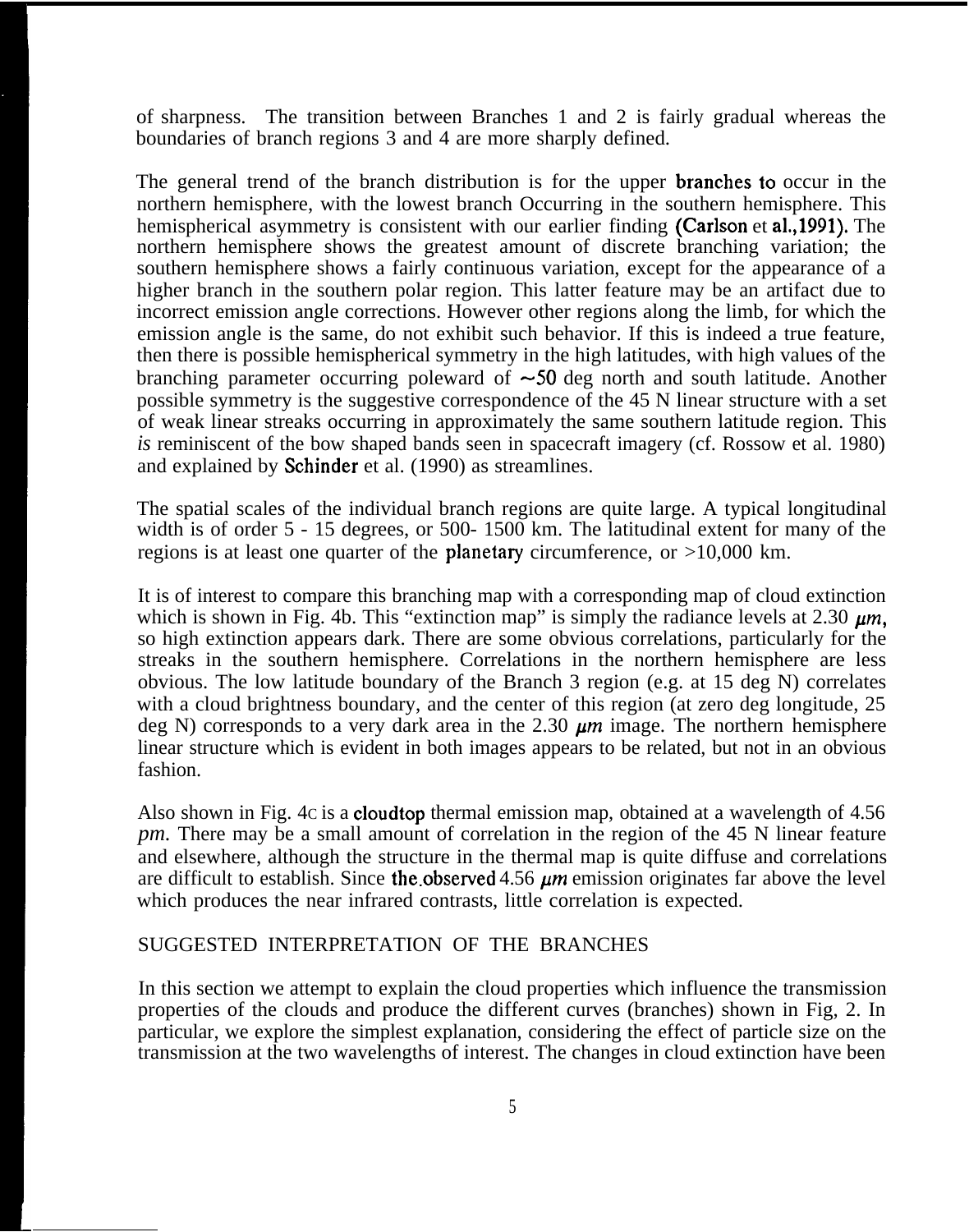shown to occur in the bottom few km of the cloud deck (see Carlson et al., 1991 and Grinspoon et al., 1993, this issue) where most of the infrared opacity is largely due to mode 2' and mode 3 particles. We therefore examine the effect of variable proportions of these two populations only; we can derive very little information about mode 1 particles since their influence on infrared transmission variations is minimal.

Based upon Mie scattering calculations it is found that the ratio of optical depths  $\tau_{1.7}/\tau_{2.30}$ is greater for the mode 2' particles, compared to the larger mode 3 particles, Thus, for a given 2.30  $\mu$ m radiance, the 1.74 radiance will be less for a cloud of mode 2' particles than for a cloud of mode 3 particles. This suggests that the upper branches contain more of the larger size particles than the lower branches.

We can sharpen this rough argument by performing radiative transfer calculations. This was done using the radiative transfer method of Kamp and Taylor (1990), which includes Mie scattering and uses a difference-equation algorithm. Fig. 5 shows the computed relationship between the two radiances, for three cloud cases, one consisting of only mode 2' particles, one consisting of only mode 3 particles, and the intermediate case of a mixture, with roughly equal 2.30  $\mu$ m opacities for both modes. Comparison of Fig. 5 and Fig. 2a shows considerable similarity, encouraging us to explore this suggestion and compare theoretical calculations with the observed values.

For these quantitative comparisons, we start with an accurate cloud model of Venus, previously developed by Pollack et al. (1993) to represent the average properties of the Venus atmosphere as observed in ground-based spectroscopic measurements. Starting with this reference model, we vary the total optical depth of the lower cloud, but maintain constant proportions of mode 2' and mode 3 particles. Using this variable opacity, we compute radiances at the wavelengths of interest. Their relationship is shown as the center, solid curve in Fig. 6a and 6b. We then consider deviations from this reference cloud model. Two cases of relative mode concentrations are considered: either an enhancement or depletion of the relative abundance of mode 3 particles, relative to mode 2', by a factor of approximately five in each case. This enhancement/depletion is considered for another two conditions: they either occur within the lower cloud only, or within both the lower and middle clouds taken together. In each case, it is only the lower cloud that is allowed to vary in opacity. The two cases of enhancement/depletion and the two cases of lower-cloud only/lower-plus-middle-cloud yield four additional curves, shown on Fig. 6a and 6b. The normalization of these calculations is somewhat **arbitrary**, depending upon the extinction in the upper cloud. However, this is unimportant for the points made below.

For comparison to experimental data, we show these five cases along with a scatter plot for a single branch, number 4, (Fig. 6a) and for all of the branches (Fig. 6b). The single-branch behavior illustrated in Fig. 6a indicates that, even though there is a large variation in optical depth, the proportion of mode 3 particles to mode 2' is relatively constant, This conclusion was also found in an independent study by Grinspoon et al. (1993, this issue) who have analyzed a selected mid-latitude area with small emission angles.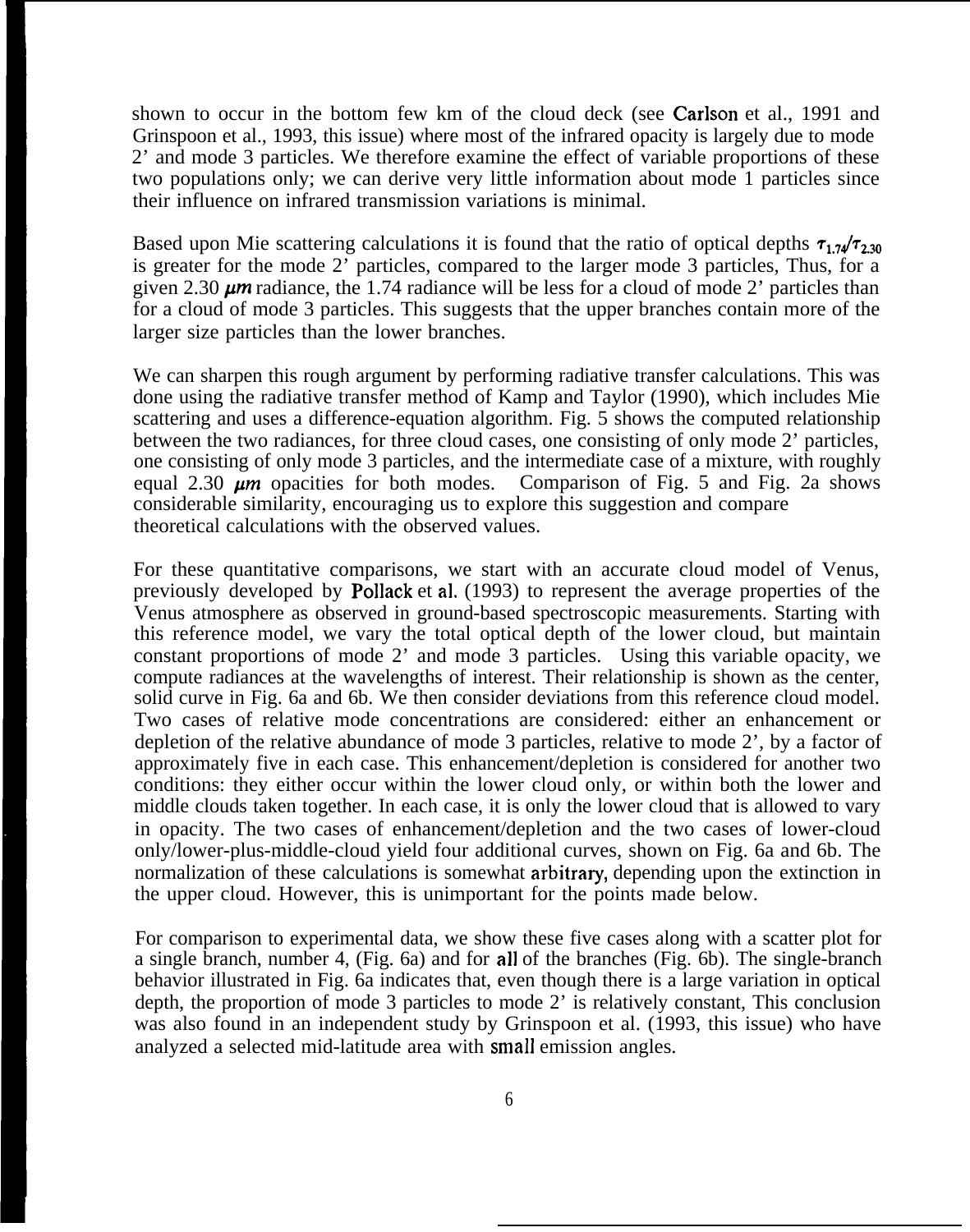When one considers all of the branches, illustrated in Fig. 6b, this conclusion still stands. All of the individual branches appear to lie approximately along lines of constant modal ratios. It is also clear that there are large variations between the branches in relative mode 3 content, varying by at least a factor of 25. This range  $(25:1)$  of relative mode 3 concentration is a lower **limit**, arrived at by assuming that both the middle and lower clouds vary in modal concentration. If only lower cloud variations are responsible, then a much larger concentration range is indicated. At this stage of analysis, it is difficult to separate out the range of particle size variation from the altitude range over which this variation occurs. We can only conclude that large variations in the ratio of mode 3 to mode 2' occur in the lower levels of Venus's clouds. In some regions, these clouds are nearly pure mode 3, in other regions they are nearly pure mode 2'.

The spatial distribution of the branches, if interpreted as variations in mode 3 to mode 2' concentrations, implies that during the time of the Venus encounter the northern hemisphere consists of particles with larger mean radius, i.e. a higher mode 3/mode 2' ratio, than is generally found in the south. A deviation from this general rule occurs in a narrow linear band located at  $\sim$  45 N. Compared to nearby regions, the particles here are much smaller in average size.

In proposing this explanation in terms of cloud particle size, we do not mean to imply that other explanations are not possible. In particular, variations in sulfuric acid concentration of the cloud particles might be envisioned. We have briefly examined this hypothesis by performing theoretical calculations for two extreme cases of sulfuric acid concentration, 75 % and 95% (by weight). We considered clouds of only mode 3 particles, for which absorption effects are the greatest, and compute radiances for various optical depths. The influence of sulfuric acid concentration on the absorption coefficient is small at 1.74 *pm,* decreasing by  $-4$  % as the concentration increases from 75 % to 95 % (Palmer and Williams, 1975). At 2.30  $\mu$ m there is a factor of eight larger decrease. Radiative transfer calculations show that the net effect is to increase the 2.30  $\mu$ m radiance by  $\sim$  30 %. However, the observations show an increase of 125 % in the 2.30  $\mu$ m radiance (for constant  $l'_{1,74}$ ). Consequently, changes in sulfuric acid content can account for only about one quarter of the observed variation. Based upon the relatively narrow concentration range (+/- 5 %) suggested by Knollenberg and Hunten (1980), we submit that concentration changes are a minor effect in formation of the branches.

In addition to size and sulfuric acid content, there is the possibility that the large Mode 3 particles are not sulfuric acid droplets at all, but are in fact solid particles of unknown compositions (Knollenberg and Hun ten, 1980). Our wavelength coverage is insufficient to provide any information or constraints regarding this possibility. We can only note that our results are consistent with sulfuric acid cloud particles of varying sizes.

One might also consider the effect of varying the temperature in the lower atmosphere, which will affect  $I_{1,74}$  more than  $I_{2,30}$  because of the lower depth of formation of the former. We feel that it is unlikely that this sort of explanation can be the sole cause of the observed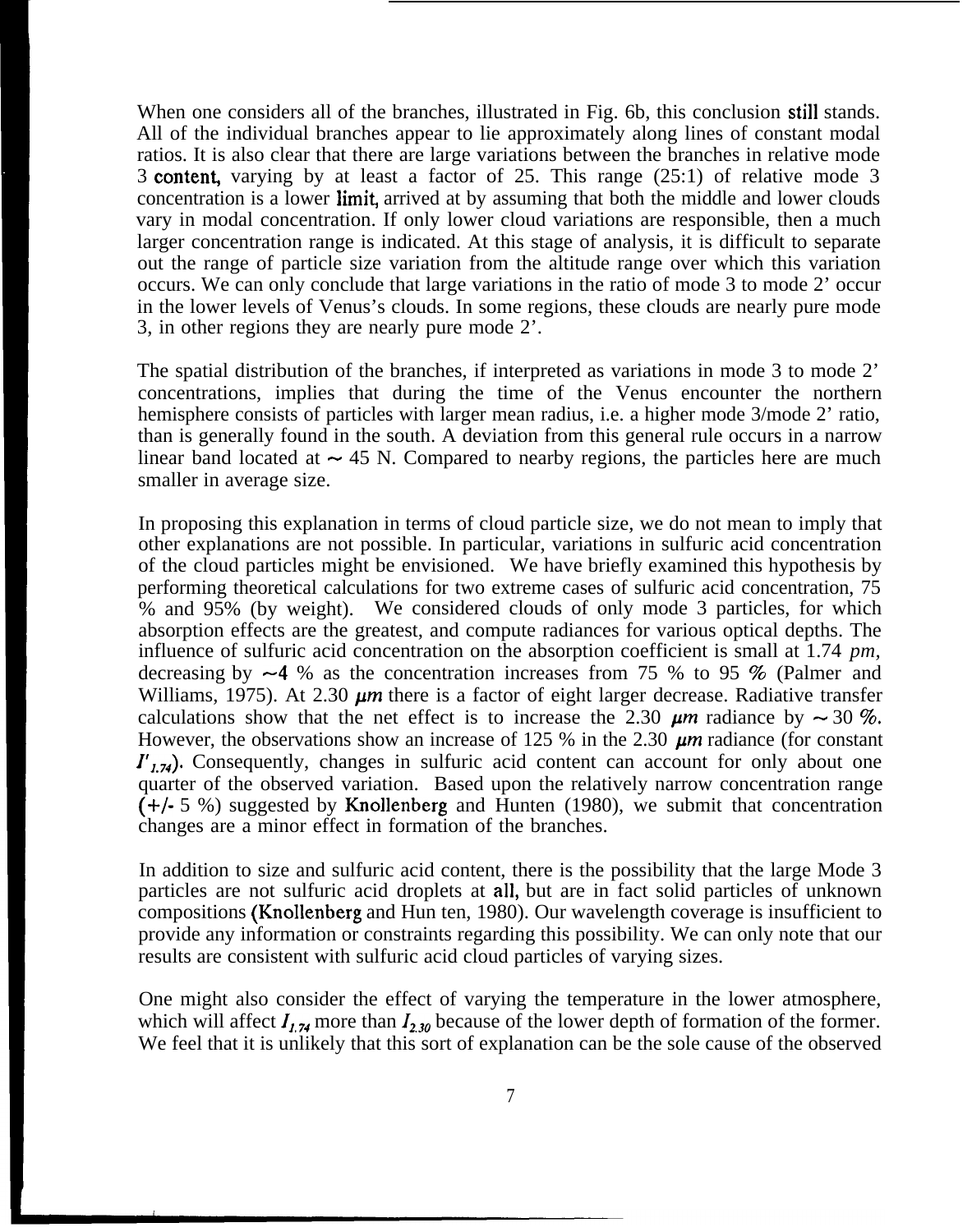branches, since their spatial structure is closely correlated to cloud features, which rotate at a much faster rate than the deep atmosphere. However, it is conceivable that some larger-scale features less obviously connected with the clouds might be due to such an effect; e.g., the asymmetry between the northern and southern hemispheres in Fig.4a.

## CONCLUSIONS AND SPECULATIONS

,,.

We have investigated the correlation of 1.74  $\mu$ m and 2.30pm radiation transmitted through the Venus clouds. These data cluster into distinct branches which we interpret as regions of distinct and different mixes of small and large particles (Modes 2' and 3). There is a tendency for more large particles in the northern hemisphere, although this may not be representative of the average situation. The spatial scale for a particular concentration (branch) is quite large, at least during the instance of the *Galifeo* flyby. It is natural to assume different origins for these differently-sized particles, and that formation of the modes 2' and 3 particles occur in different altitude regimes (e.g. photochemical processes near the cloud tops and condensation near the bottom of the clouds). The observed mixtures of these modes -the branches - might therefore indicate mixing of air parcels between these two vertically stratified source regions. However, the large horizontal scales of this constant- mixing-ratio behavior is surprising, and far different from terrestrial examples, where horizontal mixing scales are only a few times the local scale height.

#### ACKNOWLEDGEMENT

It is a pleasure to acknowledge the assistance of Rober Mehhnan. Portions of this work were performed at the Jet Propulsion Laboratory, California Institute of Technology, under a contract with the National Aeronautics and Space Administration.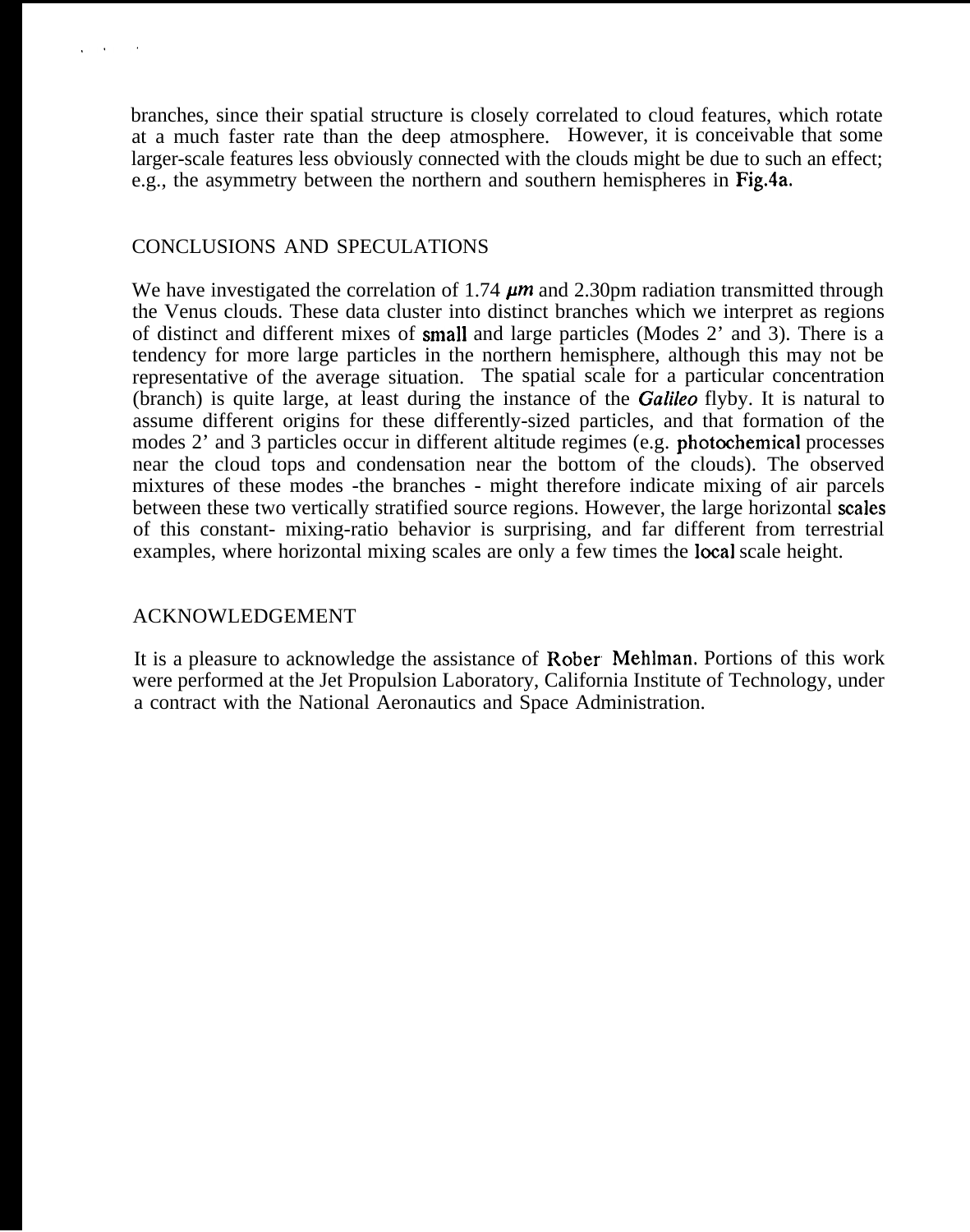#### REFERENCES

Allen, D.A. and **J.W.** Crawford (1984), Cloud structure on the dark side of Venus, *Nature* 307, 222-224.

Carlson, R. W., P.R. Weissman, W.D. Smythe, J.C. Mahoney and the NIMS Science and Engineering Teams (1992), Near-infrared mapping spectrometer experiment on Galileo, *Sp. SCL Rev.* 6Q 457-502.

Carlson, R.W., K.H. Baines, T. Encrenaz, F.W. Taylor, P. Drossart, L.W. Kamp, J.B. Pollack, E. Lellouch, A.D. Collard, S.B. Calcutt, D.H. Grinspoon, P.R. Weissman, W.D. Smythe, A.C. Ocampo, G.E. Danielson, F.P. Fanale, T.V. Johnson, H.H. Kieffer, D.L. Matson, T.B. McCord and L.A. Soderblom (1991), Galileo infrared imaging spectrometer measurements at Venus, *Science 253, 1541-1548.*

Crisp, D., W. M. Sinton, K. W. Hodapp, B. Ragent, F. Gerbault, J. H. Goebel, R. G. Probst, D. A. Allen, K. Pierce and K. R. Stapelfeldt (1989), The nature of the near-infrared features on the Venus night side, *Science 246, 506-509.*

Esposito, L. W., R.G. Knollenberg, M.Ya. Marov, O.B. Toon, and R.P. Turco (1983), The clouds and hazes on Venus, in *Venus* (Eds. D.M. Hunten, L. Colin, T.M. Donahue and V.I. Moroz) Univ. Arizona Press.

Grinspoon, D. H., J.B. Pollack, B.R. Sitton, R.W. Carlson, L.W. Kamp, K.H. Baines, T. Encrenaz and F. W. Taylor (1993), Probing Venus' cloud structure with Galileo NIMS, *Planet. Sp. Sci.* this issue.

Kamp, L. W. and F. W. Taylor (1990), Radiative transfer models of the nightside of Venus, *Icarus 86, 510-529.*

Knollenberg, R.G. and D.M. Hunten (1979), Clouds of Venus: particle size distribution measurements, *Science 203, 792-795.*

Knollenberg, R.G. and D.M. Hunten (1980), the microphysics of the clouds of Venus: results of the Pioneer Venus particle size spectrometer experiment, J. *Geophys. Res. 85,* 8039-8058.

Marov, M. Ya, V. E. Lystsev, V. N. Lebedev, N. L. Lukashevich and V. P. Shari (1980), The structure and microphysical properties of the Venus clouds: *Venera* 9, 10, *and 11* data, *Icarus 44, 608-639.*

Moshkin, B. E., V. I. Moroz, V. 1. Gnedykh, A. V. Grigor'ev, L. V. Zasova and A. P. Ekonomov (1986), *Vega 1,* 2 optical spectrometry of Venus atmospheric aerosols at the 60- 30 km levels: preliminary results, Sov. *Aston. Lett 12, 36-39.*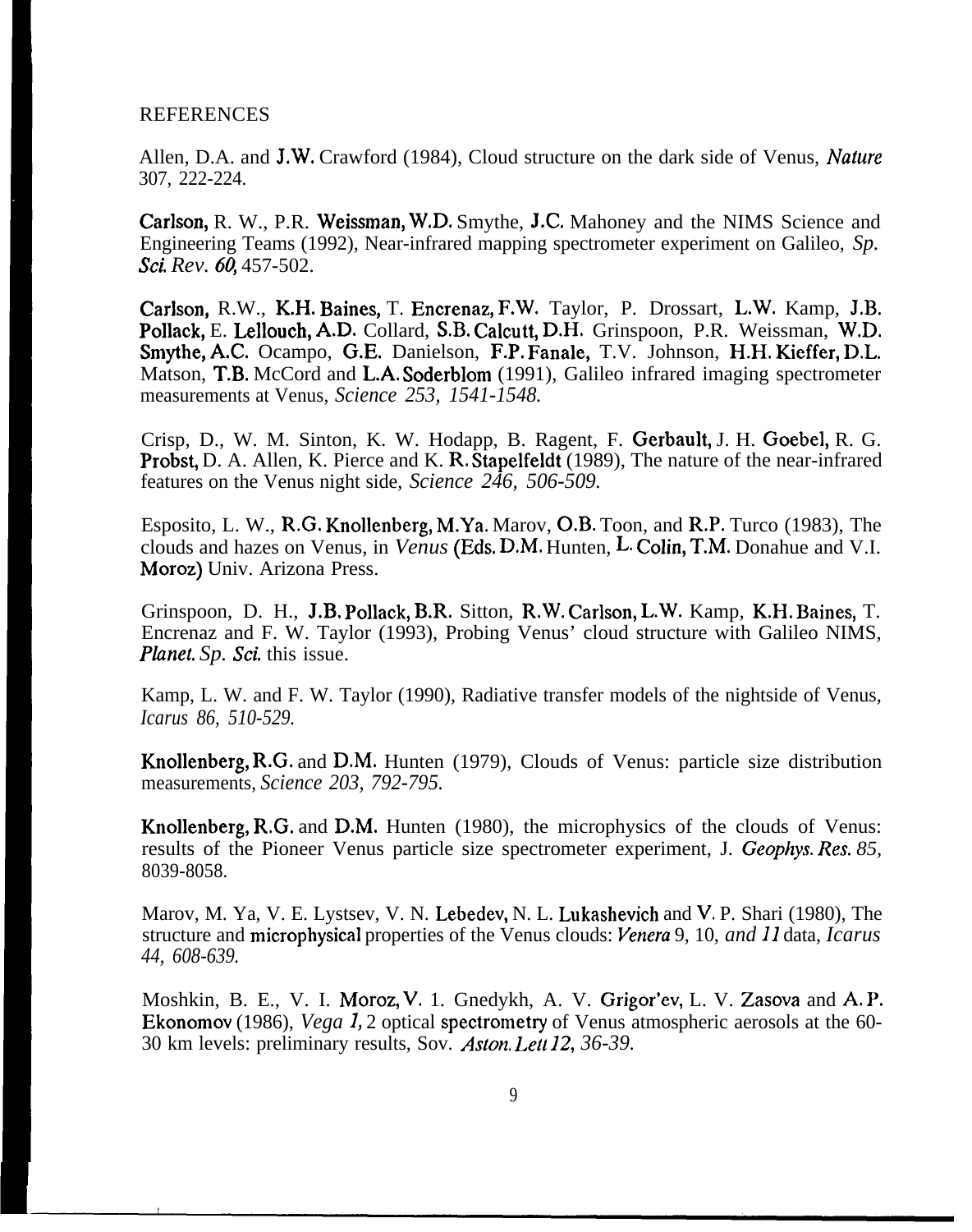Palmer, K.F. and D. Williams (1975), Optical constants of sulfuric acid; application to the clouds of Venus ?, *Appl. Optics 14, 208-219.*

Pollack, J.B., J.B. Dalton, D.H. Grinspoon, R. Wattson, R. Freedman, D. Crisp, D. Allen, B. Bezard, C. deBergh, L.P. Giver, Q. Ma, and R. Tipping (1993), Near-infrared light from Venus' nightside: a spectroscopic analysis, *Icarus,* in press.

**Ragent, B., and J. Blamont** (1980), The structure of the clouds of Venus: results of the Pioneer Venus nephelometer experiment, J. Geophys. Res. 85, 8089-8105.

Roos, M., P. Drossart, Th. Encrenaz, E. Lellouch and B. Bezard (1993), The upper clouds of Venus: determination of the scale height from NIMS-Galileo infrared data, *Planet. Space. Sci.* this issue.

Rossow, W. B., A.D. Del Genie, S.S. Limaye, and L.D. Travis (1980), Cloud morphology and motions from Pioneer Venus images, L *Geophys. Res.* 85, 8107-8128.

Schinder, P.J., P.J. Gierasch, S.S. Leroy and M.D. Smith (1990), Waves, advection, and cloud patterns on Venus, *J. Almos. Sci. 47, 2037-2052.*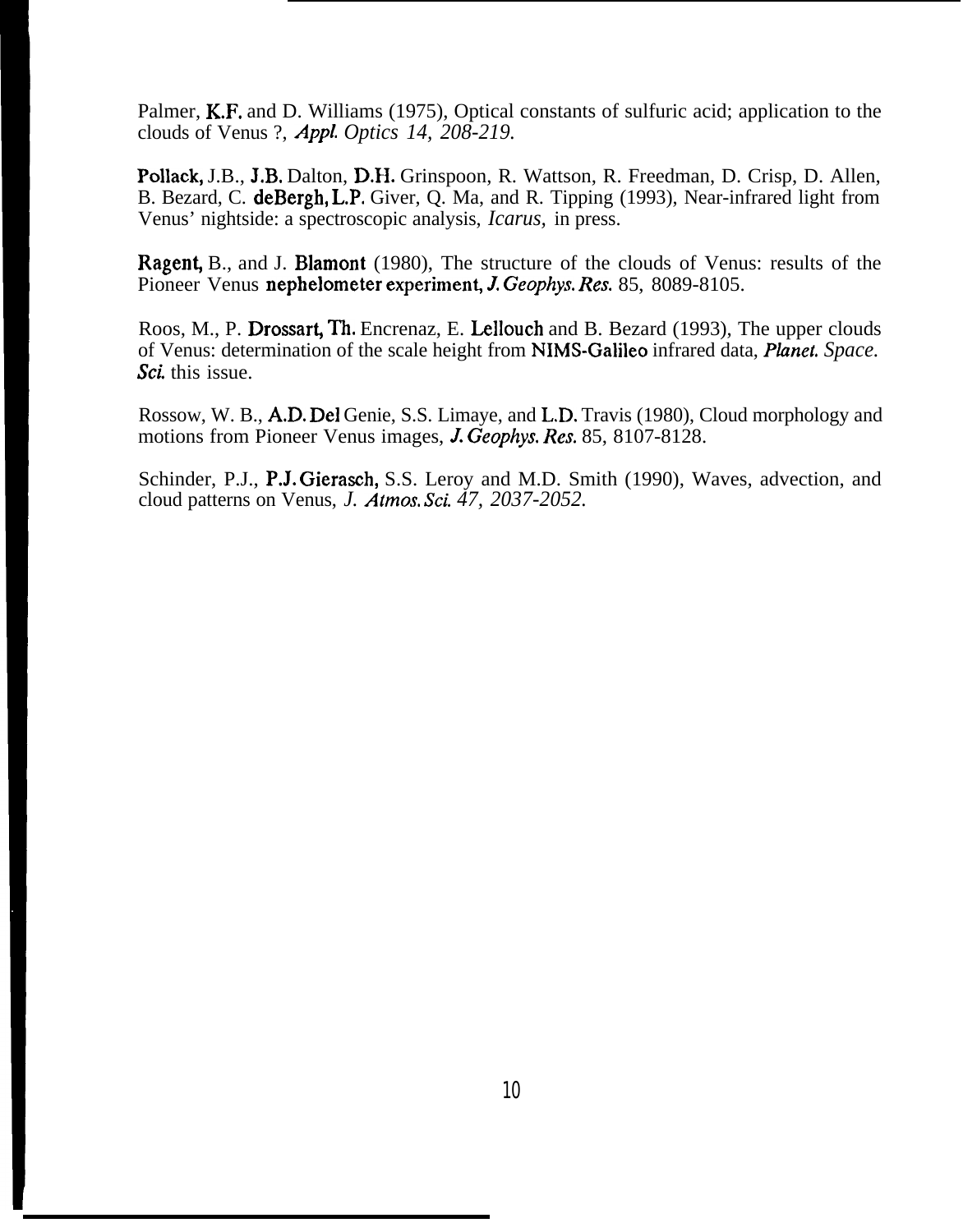Fig. 1. Theoretical and observed limb darkening. Data and theoretical results for 2.30pm and 1.74  $\mu$ m radiation are shown in (A) and (B) respectively. The radiances I are plotted as a function of the cosine of the emission angle  $\theta_{\epsilon}$ . The upper boundary of the data, which have been normalized at  $\theta_e = 0$ , agrees well with the theoretically predicted limb darkening, shown as the solid curve. The accuracy of the theoretical curves at high emission angles are suspect due to the **sphericity** of the atmosphere. The dashed line is a linear approximation to the theoretical curve.

Fig. 2. Scatter diagram for emission angle corrected radiances. Two representations of the same data are shown; linear scales are used in (A) and logarithmic scales in (B). Each point represents a pixel and gives the corresponding corrected radiances at 2.30  $\mu$ m and 1.74  $~\mu$ m, ( $I'_{2,30}$ ,  $I'_{1,74}$ ). The data follow distinct tracks and visual examination suggests that there are four or more of these different branches. Further analysis shows at least one more, and these branches are enumerated *in* A.

Fig. 3. Histograms of the branching parameter, *D.* The bin value is proportional to *D,* the logarithmic distance from a reference line running through the center of the data of Fig. 2b. Peaks in the histogram correspond to the branches indicated in Fig. 1. The upper panel uses data from the upper one third of the observed disc, while the bottom panel uses data from the bottom two-thirds. Extreme emission angles have been excluded. Branch number 2 may consist of two separate branches, and the fifth branch may also be a composite of overlapping branches,

Fig. 4. Venus cloud maps. (A) a map of the branching parameter which we interpret here as being related to particle size and the mix of mode 2' and mode 3 particles. This false color image uses 32 colors, with high values of the branching parameter shown as magenta, progressing to blue for small values. If interpreted in terms of mean particle size, red corresponds to large particles (i.e. a large mode 3 to mode 2' ratio) while green/blue indicates the converse. (B) A 2.30  $\mu$ m image, uncorrected for emission angle. Note the correlation between this image and A, particularly in the southern hemisphere. In this, and the other images, the black pixels are generally due to spacecraft obscuration. (C) Cloud top thermal emission image obtained at a wavelength of 4.56  $\mu$ m. (D) A repeat of the image in A along with a reference grid. West longitude values are given.

Fig, 5. Theoretical radiances for three cloud cases. The 1.74 and 2.3  $\mu$ m radiances are computed for three cases: A cloud of only mode 2' particles, a cloud of only mode 3 particles, and an intermediate case, with roughly equal 2.30 opacities for both modes. Note the similarity of the shapes of these curves with the scatter plot of Fig. la.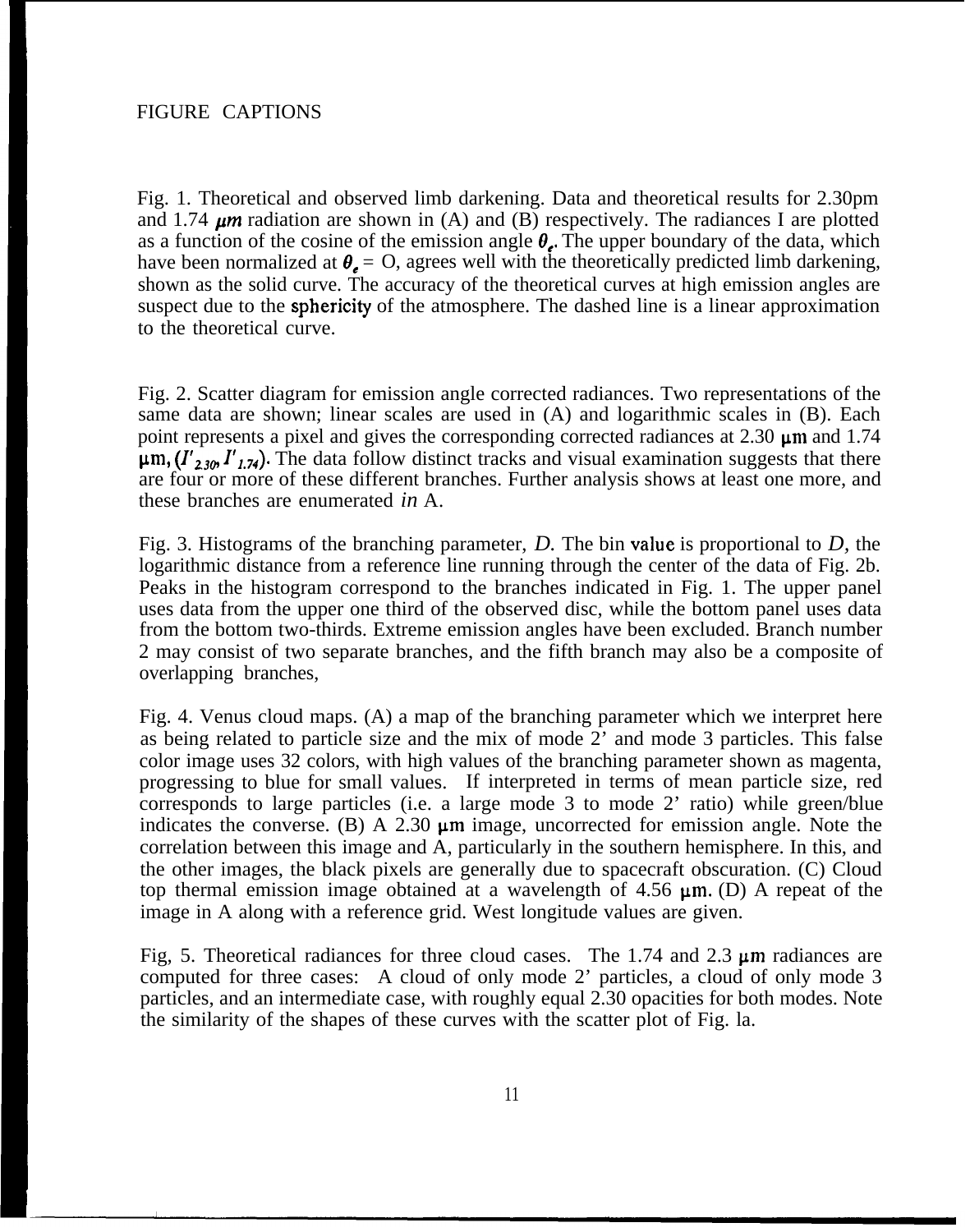Fig.6. Theoretical and observed radiances. Four theoretical curves are shown. For each curve, the ratio of mode 3 to mode 2' content is constant and the total opacity of the lower cloud is varied. The central curve is for a nominal cloud model while curves lying above and below correspond to relative enhancement or depletion of relative mode 3 content. In (A) we compare these theoretical curves to the scatter plot for Branch number 3. Note that the slope of the run of these data is nearly identical to the theoretical curves, indicating a relatively constant modal ratio for this branch. In (B) we compare the curves to the composite scatter plot of Fig. lb. The dispersion of these branches indicates that large variations in the modal ratio occurs among the different branches.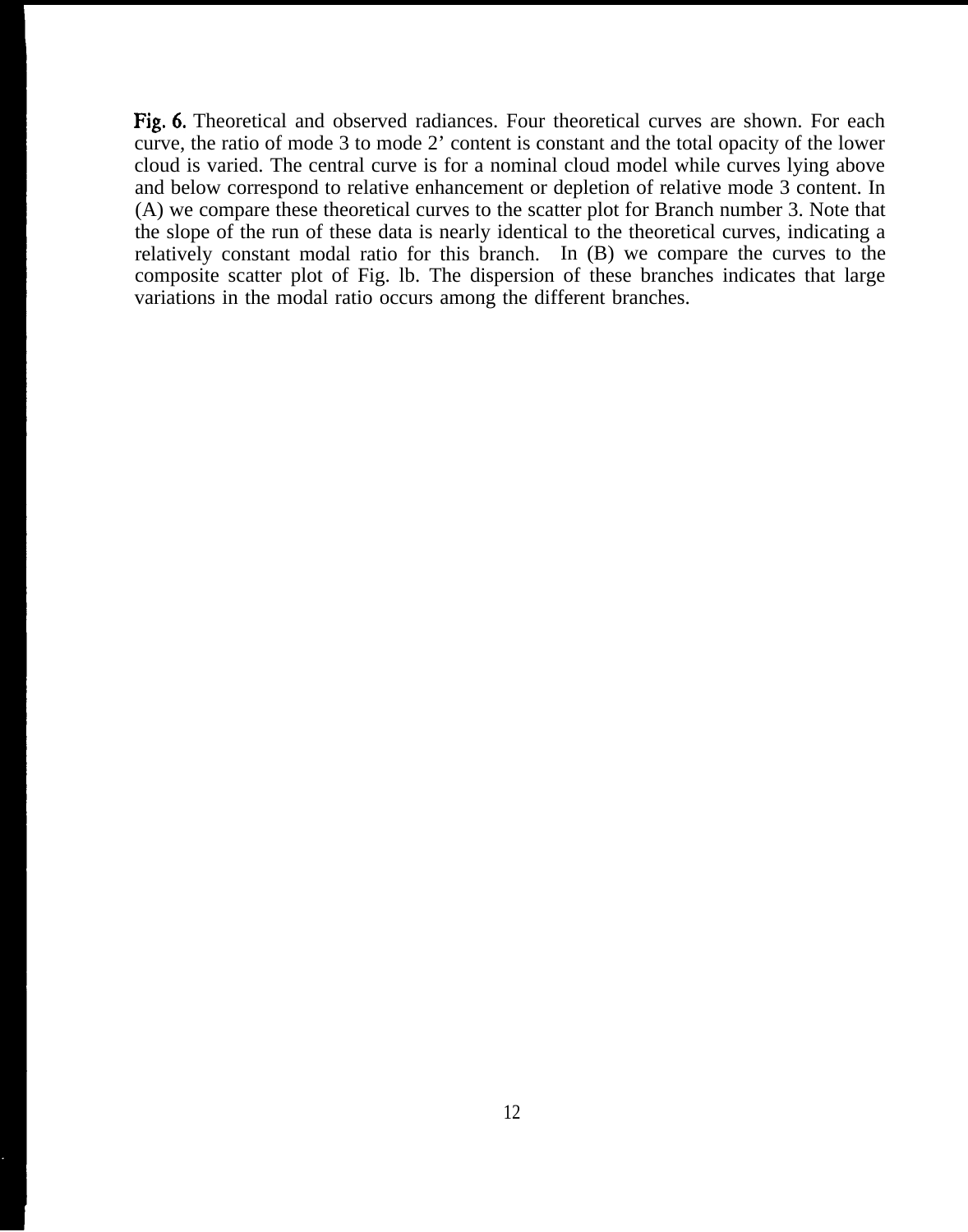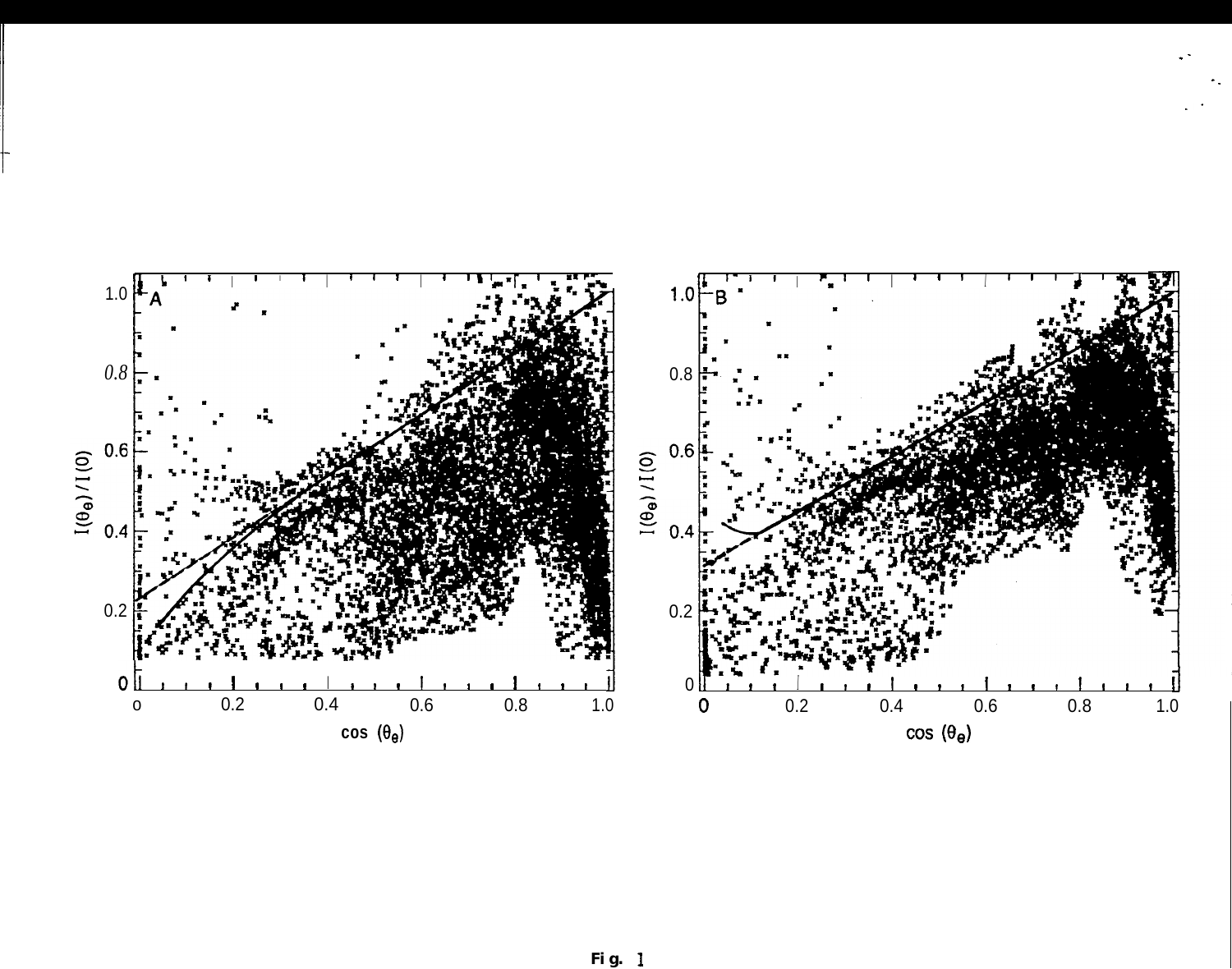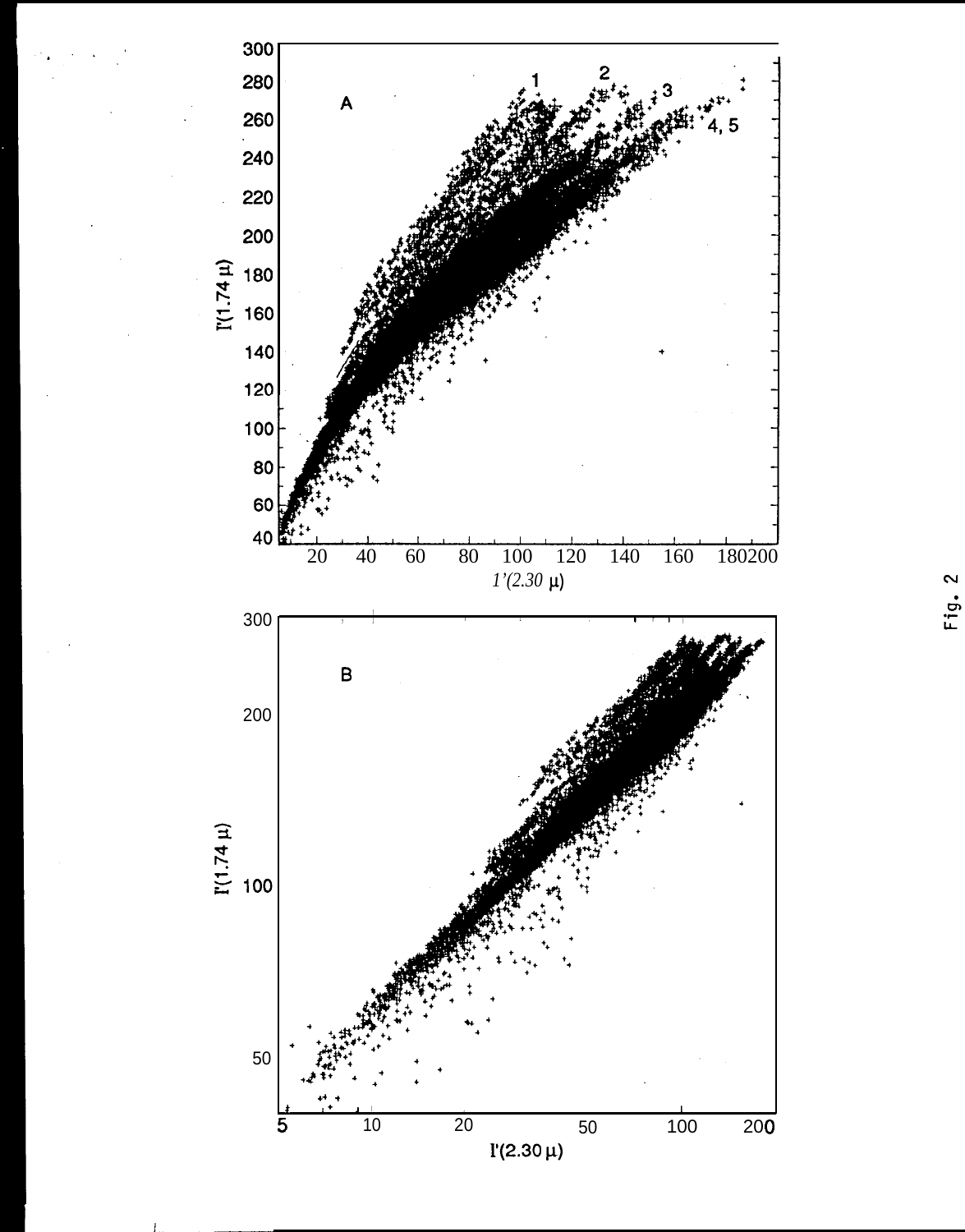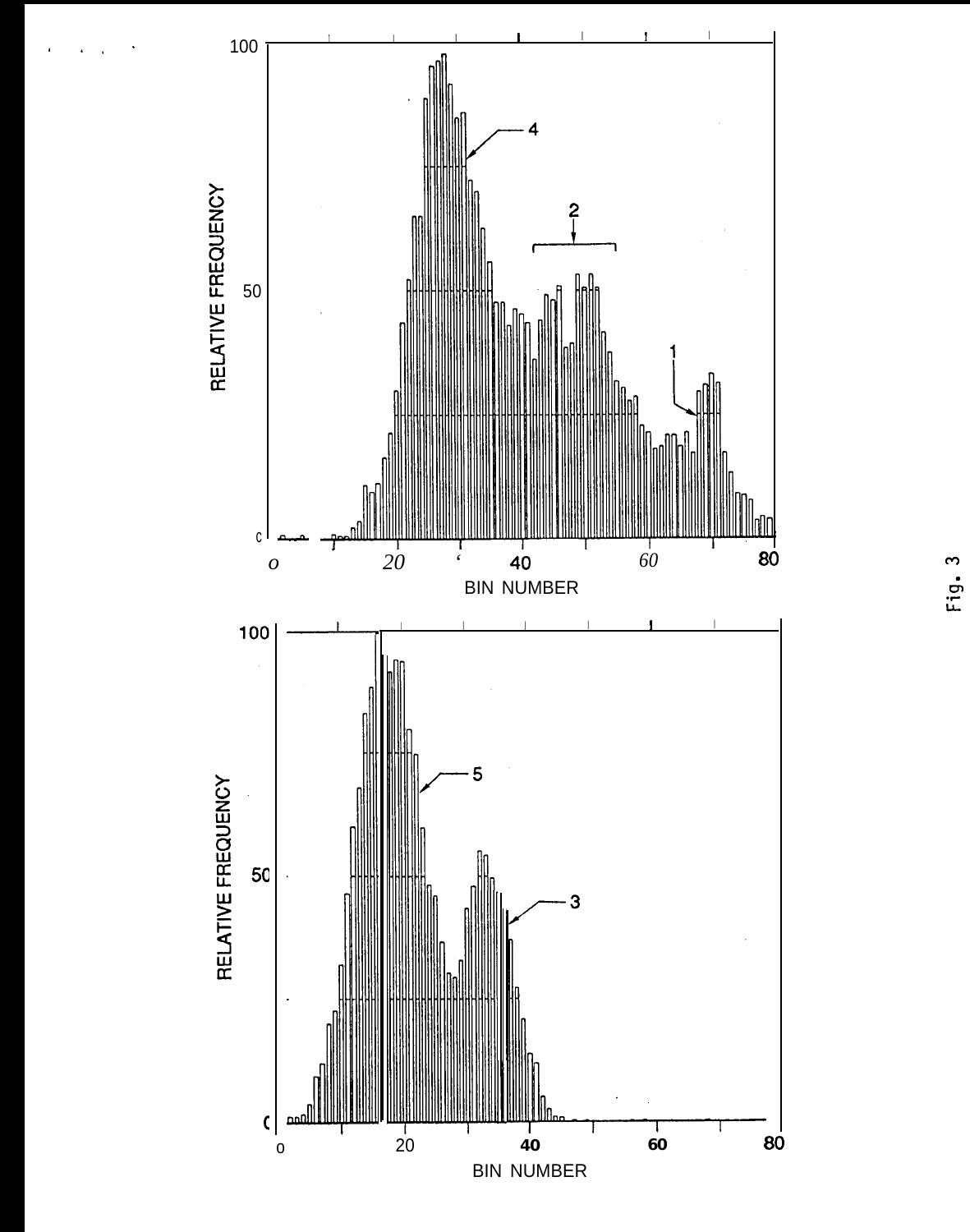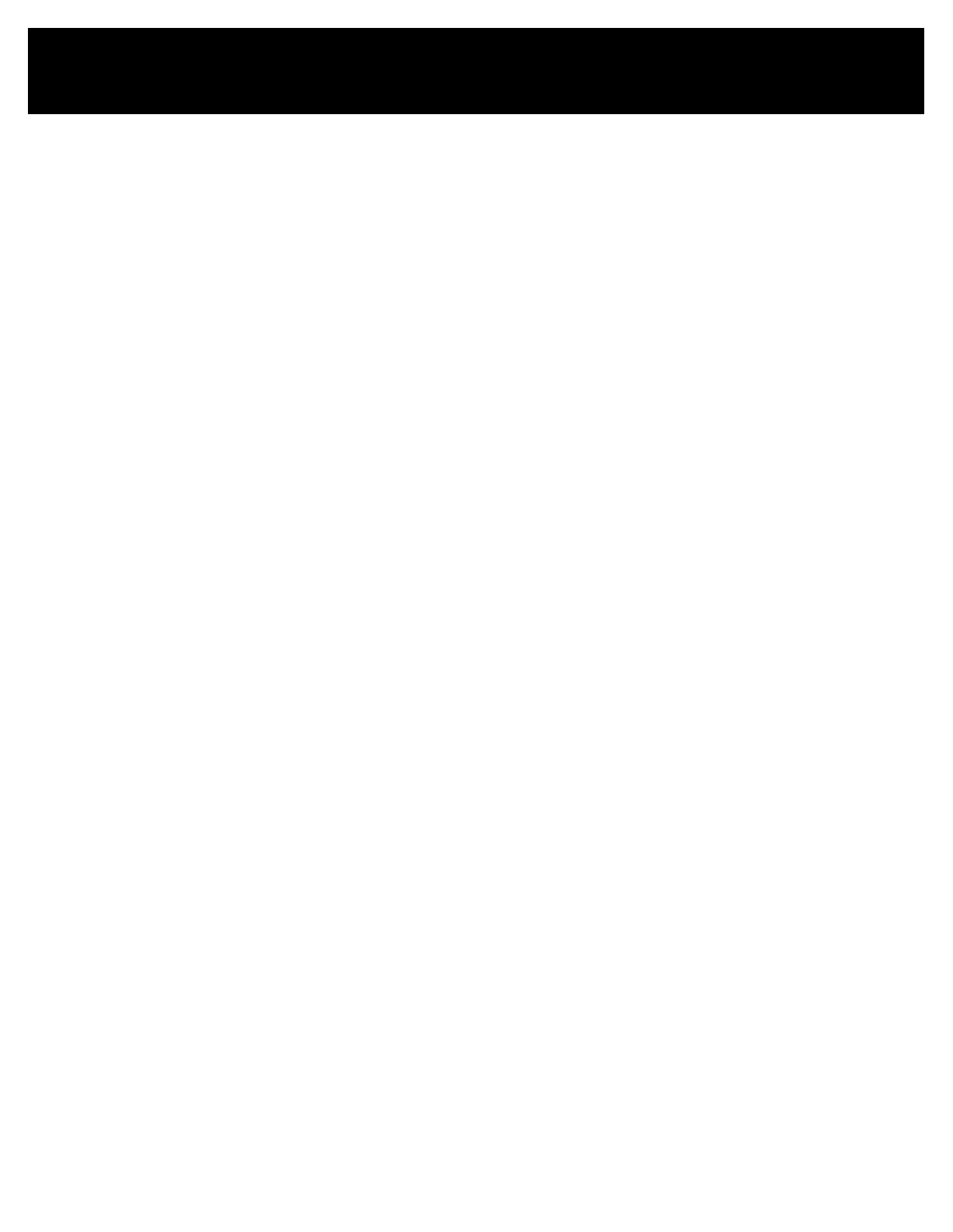

 $\begin{array}{c}\n\bullet \\
\bullet \\
\bullet\n\end{array}$ 

 $\begin{bmatrix} 1 \\ 2 \\ 3 \end{bmatrix}$  $\frac{1}{\sqrt{2}}$   $\frac{1}{2}$